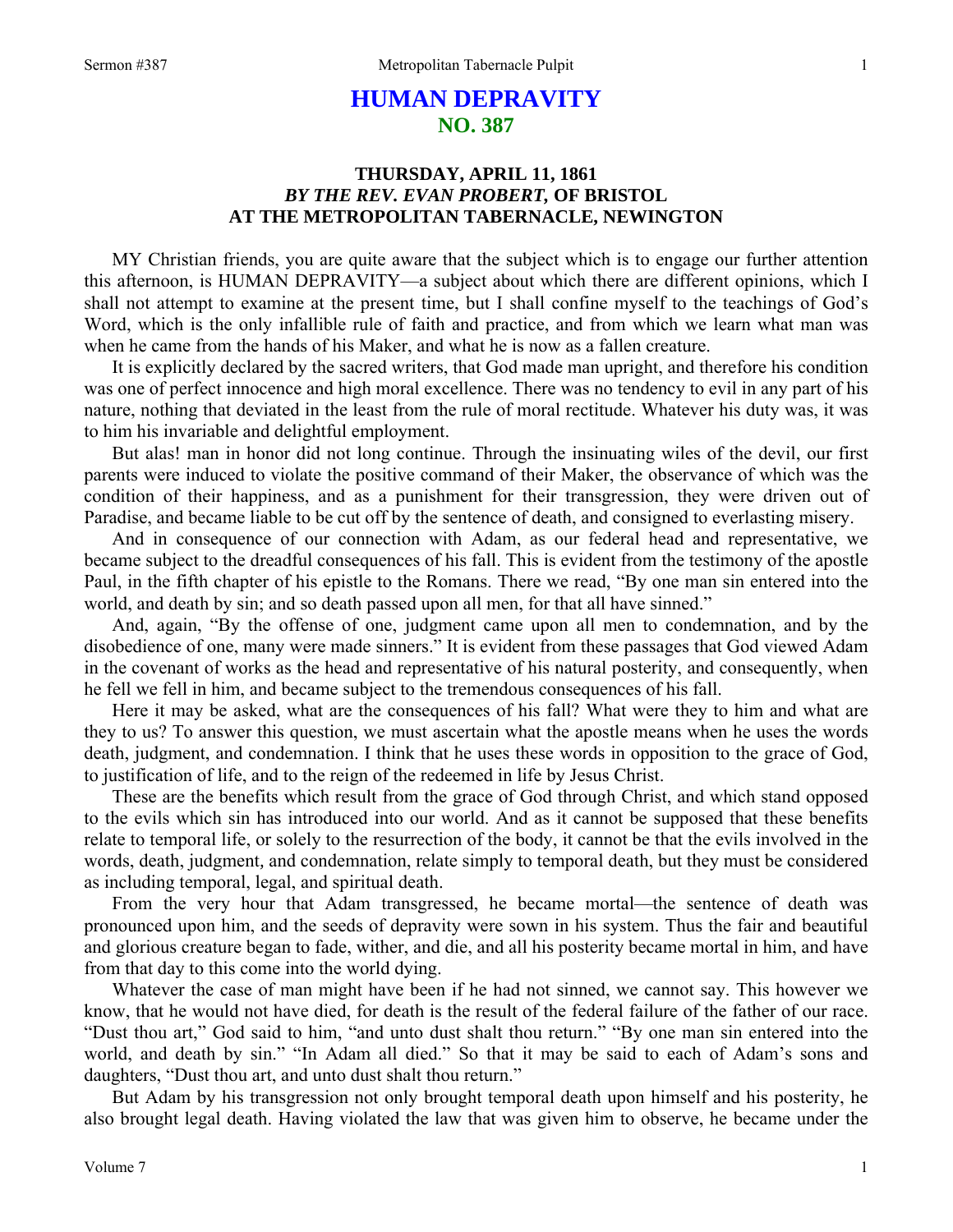curse of that law, which involved not only temporal death and expulsion from Paradise, but an exposure to suffer the just demerits of his transgression. And in consequence of our connection with him as our federal head, we are under the curse of the same law—"By one man's disobedience judgment came upon all men to condemnation." And further, "By the offense of one many were made sinners."

The very moment our progenitor transgressed, all his descendants became subject to the curse. The holy nature of God abhorred the apostate race. The curse of His holy and righteous law has ever rested upon that race. Judgment has been given and recorded against us as a fallen world, in the court of heaven, and unless it is reversed it must fall upon us with all its tremendous consequences.

We are also, in consequence of Adam's transgression, become the subjects of spiritual death, which consists not merely in the deprivation of the principle of life, but in having become depraved creatures, all the faculties of our souls and members of our bodies are depraved, so that it may be said of us, as the prophet says of the Jewish nation, "The head is sick, the whole heart is faint; from the sole of the foot even unto the head there is no soundness."

What! no soundness in any part? nothing good in any part? nothing spiritually good? nothing if cherished and fostered that will not lead to God, to heaven, and to happiness? Nothing whatever. Let no one mistake me. I do not mean to say for a single moment that sin has destroyed any of the faculties of man's soul, for they are all there. They all exist as they did when they were produced, but I mean to say, that sin has deprived man of the principle of spiritual life, and made him a depraved and debased creature, and we believe that we can prove this from the Word of God, as well as from observation.

First—from the conduct of little children. Children begin to sin very early in life. If there were any good in us, it would show itself in infancy, before good habits became corrupted, and evil principles were produced by our connection with the world. But do little children prefer good? Are they inclined to the good and the excellent? Do you see from the earliest period of their existence that they are desirous of good?

On the contrary, I say, as soon as they begin to act, they prove by their actions, that in them there is a depraved nature, from which they act. "Madness," says the wise man, "is bound up in the heart of a child," they go astray from the womb telling lies. But it may be said, in the way of objection, that this may arise from the unfavorable circumstances in which some children are placed. No doubt, unfavorable circumstances have a bad influence upon the minds of children, but it is not so with the whole race.

Point out to me, one child who is disposed from infancy to seek that which is good, that which is holy. And surely, if the tendency of infants from their earliest history is to evil, it is a proof that it must arise from the evil propensities within them, which grow with their growth, and strengthen with their strength.

Secondly—we have further proof of human depravity from the aversion of sinners to come to Christ. They are invited to come, persuaded to come, and are assured that they shall find pardon, acceptance, and salvation. But they cannot be induced to come to Him. And why will they not come? Is it because He is not willing to receive them or because there is anything in Him to prevent them?

No, but it is because of the deep-rooted depravity in their hearts. The heart is averse to all that is good, and therefore rejects the Savior and turns away from Him. Hence He complained when in our world, "How often would I have gathered you, even as a hen gathereth her chickens under her wings, and ye would not." "Ye will not come to me, that ye might have life." What more need be added?

Man turns away in proud disdain from all the blessings of the Gospel, and the glories of heaven brought before him, and rushes on with steady purpose to damnation. "Light is come into the world, and men love darkness rather then light, because their deeds are evil." Oh, to how many in this land may it be said, "They hate knowledge and did not choose the fear of the LORD; they would none of his counsel, they despised all his reproof."

Thirdly—we have further evidence of native depravity from the testimony of Scripture. In the first place, let me refer you to the fifth chapter of the Book of Genesis, and the third verse. There we read that Adam, after he had lived one hundred and thirty years, begat a son in his own likeness after his image.

2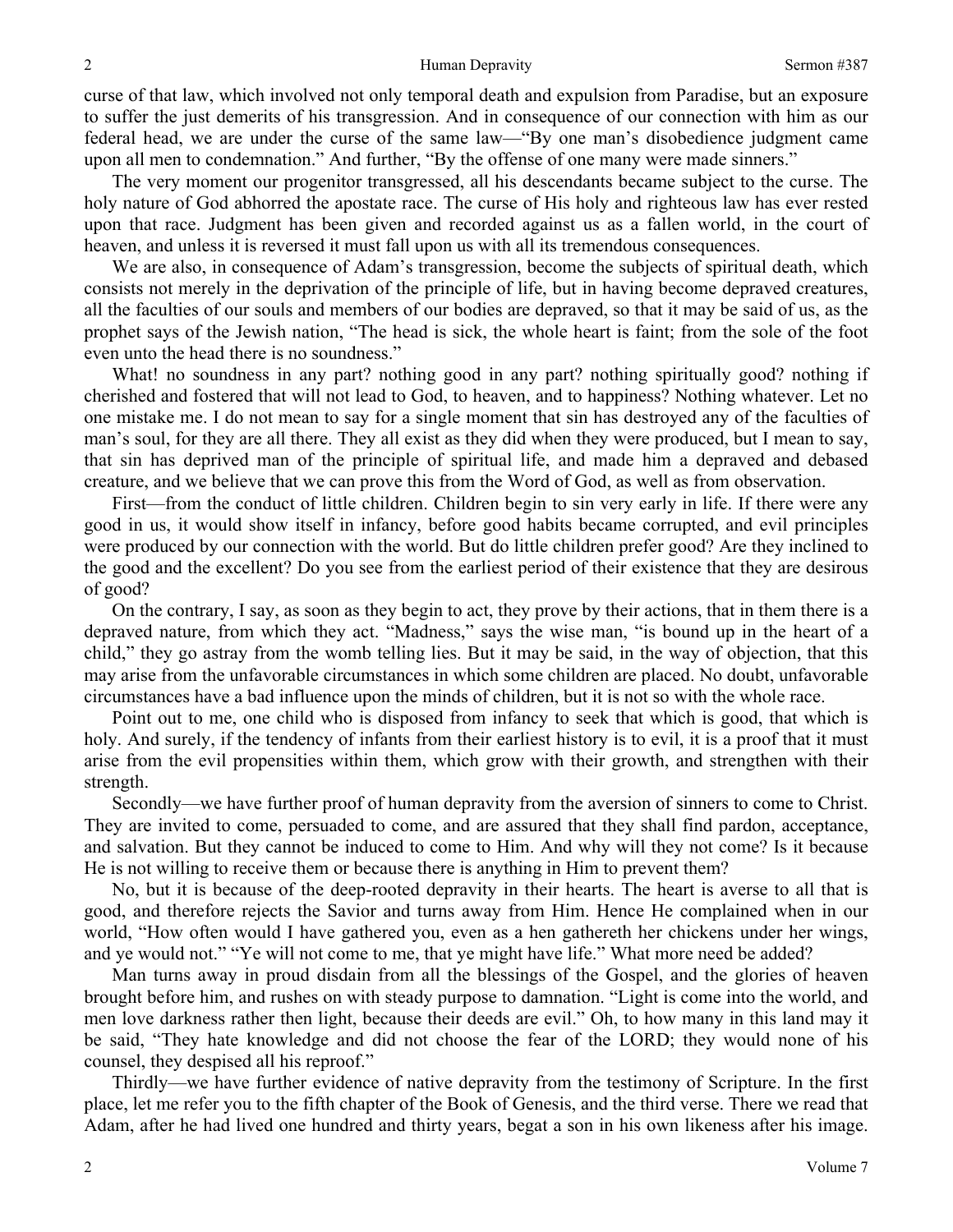Mind, the image in which Adam was created was the image of God, but that image he had lost before he begat Seth, therefore the image in which Seth was born must have been the image of his progenitor, as a fallen and depraved creature.

Let me refer you, in the second place, to the third chapter of the Gospel by John, "He that is born of the flesh," said the Savior to Nicodemus, "is flesh, and he that is born of the Spirit is spirit." To be born of the flesh, according to the wisest interpretation of that passage, is to be born of a depraved nature. To be born of the Spirit is to be born of the Holy Spirit of God—which birth, the Savior told Nicodemus he must experience before he could see the kingdom of God.

And again, we have several passages in proof of this point. In the seventh chapter of the epistle to the Romans, at the fifth verse of that chapter, the apostle says, "When we were in the flesh, the motions of sin by the law which worked in us to bring forth fruit unto death." "When we were in the flesh," means this—when we were in an unrenewed depraved state.

In the same chapter he says, at the fourteenth verse, "We know that the law is spiritual, but I am carnal, sold under sin," as if he had said, "I am as a sinner, a depraved creature." In accordance with this the apostle says, at the eighteenth verse of the same chapter, "In me—that is, in my flesh—there dwelleth no good thing." No love to God, no holy aspirations! No, none whatever.

At the beginning of the eighth chapter of the same epistle, we find the terms "flesh" and "Spirit" placed in opposition to each other, "Who walk not after the flesh," says the apostle, describing Christians, "but after the Spirit." To be in the flesh is to be in a depraved state, to be in the Spirit is to be a partaker of His grace.

To walk after the flesh is to walk after the dictates of corrupt principles and propensities, to walk after the Spirit is to be governed by spiritual principles and by the Holy Spirit of God. And the apostle, in writing to the Galatians, says to them, "Walk in the Spirit, and ye shall not fulfill the lusts of the flesh." These passages, I think, prove beyond all contradiction, that man as a fallen creature, is a depraved creature, destitute of any good.

There are many other passages of Scripture that confirm this doctrine, such as the following, "Who can bring a clean thing out of an unclean." Not one. What is man that he should be clean or the son of man, that he should be just? "Behold," says the psalmist, "I was shapen in iniquity, and in sin did my mother conceive me." Read the account of man before the deluge, and there we find that every imagination and the thoughts of his heart were only evil and that continually.

The same account is given of him after the flood. The deluge could not wipe away the stains of moral pollution, could not destroy in man the deep-rooted depravity of his heart. "The heart," says Jeremiah, "is deceitful above all things, and desperately wicked, who can know it?"

I think that what our blessed Lord said to the Jews of old is applicable to every unconverted man under heaven—"But I know you that ye have not the love of God in you." Some of you may be more humane than others, more benevolent than others, more compassionate than others, as men, and as women, but one has as much of the love of God in him as others. "The carnal mind is enmity against God," against the being of God, against the government of God, against the Gospel of God, against the purposes of God.

The enmity of the human heart is unconquerable by any human agency whatever. It is mortal enmity, it strikes at the being of God, and therefore, as President Edwards of America, justly observes, "That when it found God in our nature, in our world, it put Him to death on the accursed tree." Such, my brethren, is the enmity of the heart of man, such is its deep-rooted depravity that in him there is no good thing. We can never speak too badly of what sin has done for us, and we can never speak too much, or too well, of what God has done for us, in the person of His Son, and in us, by the agency of His Holy Spirit.

Fourthly—the doctrines of human depravity may be proved from those passages which assert the universal necessity of redemption by Jesus Christ. "Thou shalt call his name Jesus," said the angel,

3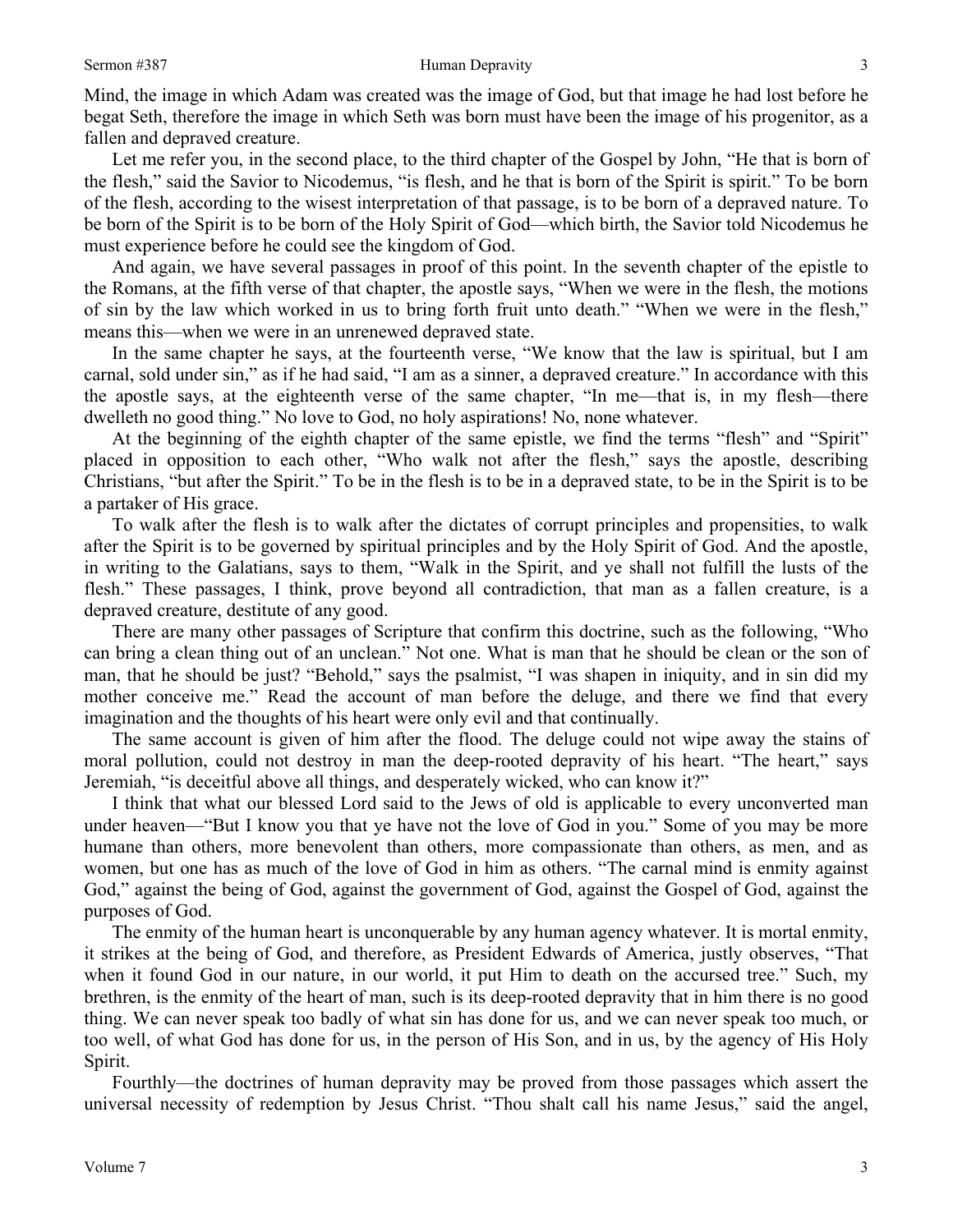"because he shall save his people from their sins." "In him we have redemption through his blood," says St. Paul, "even the forgiveness of sin according to the riches of his grace."

Now, the work of redemption presupposes the sinful state of man, and implies a deliverance from that state and from the punishment to which man is exposed. Hence it is said of Christ, that He came into the world to save sinners, to seek and to save that which was lost, and that He died—the just for the unjust—that He might bring us to God.

Now, if redemption by Christ is necessary, it is evident that man is a sinner. And if man is a sinner, it is evident that man has a depraved nature. You cannot make anything else of it. Say what you like about man and about his excellencies, you must come to this conclusion, that he is a condemned and a depraved creature, or else he would not need redemption through the blood of our Lord Jesus Christ.

Fifthly—the passages that assert the universal necessity of the new birth prove this very truth— "Except a man be born of water," said the Savior, "and of the Spirit, he cannot see the kingdom of God. Marvel not that I said unto you, ye must be born again." But if a man has some good in him, and if that good could be cherished, and be increased, and worked up so as to make men fit for heaven, what need of the new birth? What need of the Spirit of all grace to renew him in the spirit of his mind?

Whenever, my brethren, you pray to God for the Spirit to change the human heart, whether you believe the doctrine or not, you imply it in your petition before the mercy seat. They are represented by the sacred writers as having been called from darkness into light, as having an unction from the Holy One whereby they know all things, and those of them who have been called readily acknowledge that they were once foolish, once deceived and deceiving, once depraved—very depraved, and not only so, but the very best of Christians in the world confess with humility the depravity of their hearts, and I believe that the man who knows himself best is the man who is most ready to confess this and to humble himself before God—"Oh wretched man that I am, who shall deliver me from the body of this death?"

And while Christians feel this, their language is, "Create within me a clean heart, oh God! and renew a right spirit within me; purge me with hyssop and I shall be clean, wash me and I shall be whiter than snow." Apply the blood of sprinkling to my guilty conscience, and let the Spirit of all grace work in my polluted and depraved heart, and form me to the image of the Lord Jesus Christ, and meeten my immortal spirit for the inheritance of the saints in light and of angels in glory.

My dear friends, I need not say more. I should not think there is an individual here this afternoon who is not disposed to agree with me, when I say that man is a fallen creature, is a depraved creature, is a condemned creature. He is under the curse of God's righteous law, and at the same time the subject of the reigning power of depravity, the subject of the effects of sin throughout his whole nature, and that, as a sinner, let it be recorded in high heaven there is no good in man's nature until God puts it there, and you will never be brought, my beloved hearers, into a right state of mind before God, until you are brought to feel that you have nothing, and that you must have all in the Lord Jesus Christ. "Oh! Israel, thou hast destroyed thyself!" But here are blessed tidings, "But in me is their help found."

Does not this subject, my hearers, teach us, in the first place, the amazing longsuffering of God towards our race. God might, as soon as man sinned, without the least imputation of injustice to His character, have cut him down, because the fall was the result of his criminal choice, and attended by the most aggravating circumstances. But God has borne with us, and is bearing still, which shows that He has no pleasure in the death of the sinner, but rather that he should turn from his ways and live. "Turn ye, turn ye, for why will ye die, oh! house of Israel?"

And does not the subject teach us also the helplessness of man as a sinner? He is unable to atone for his sins or to renew his heart. Many attempts have been made to atone for human transgression, and to cleanse and purify the human heart, but they have all failed, not one has succeeded. No sacrifice, short of an infinite one, could satisfy divine justice and magnify the broken law. No power, short of the omnipotent energy of the Eternal Spirit, can renew the human heart.

But while man is a helpless creature he is not a hopeless creature. We do not say to him there is no hope. Oh, no! I rejoice in that thought at this very moment. God has remembered us in our lowest state,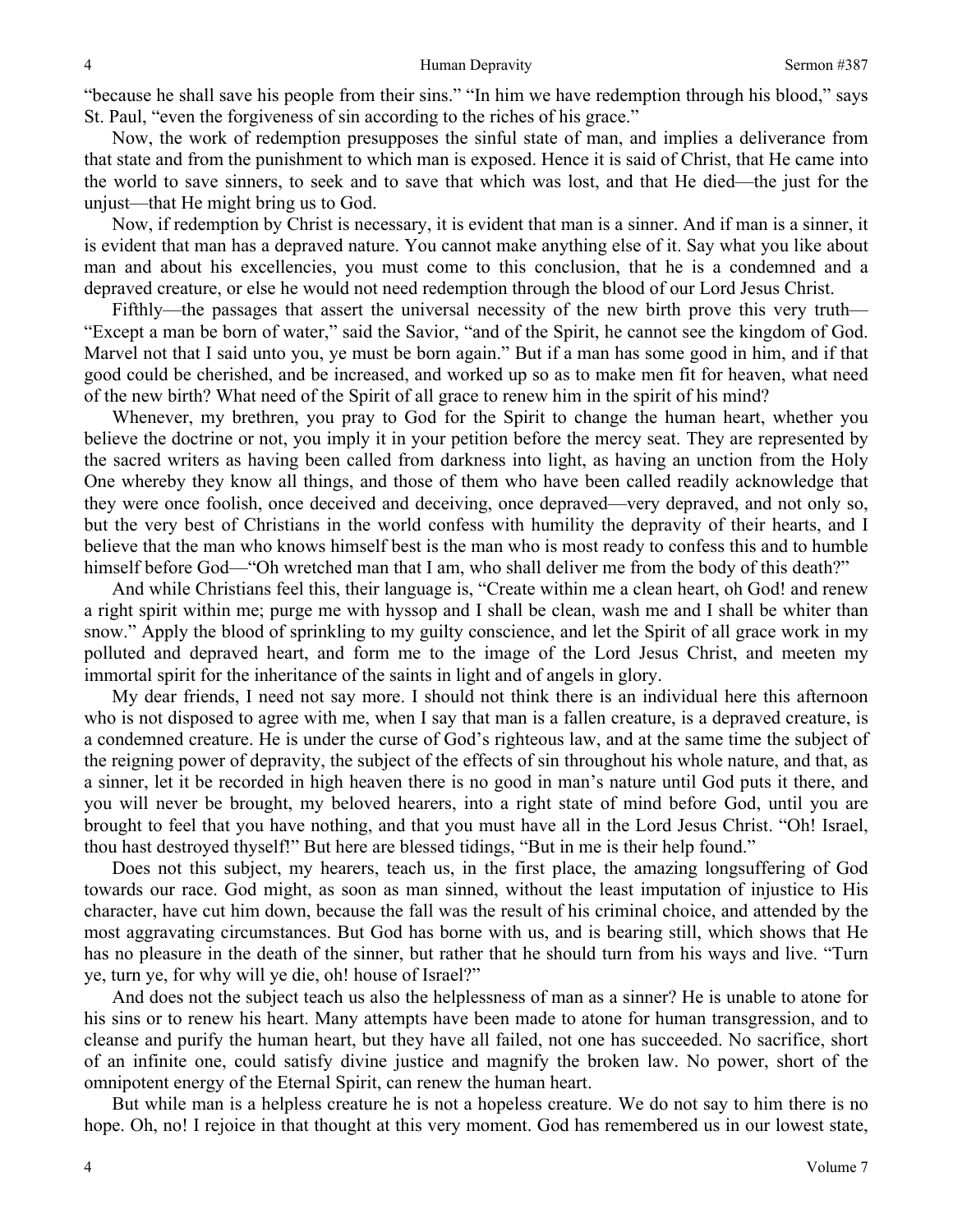He has laid help upon one that is mighty, one who, by His passive and active obedience, has magnified the law and made it honorable, satisfied the claims of divine justice, so that God can be just, and the justifier of him that believes in the Lord Jesus Christ.

And while He made atonement for our transgressions, He has procured for us the Spirit of all grace to renew our nature, to transform us into the likeness of Himself, and to prepare us in the use of means for the inheritance of the saints in light. Those of us who are made partakers of the Holy Ghost, and I trust, most of us are—would to God that I could believe that we all are—let us pray for a larger measure of the Spirit upon ourselves individually, and upon the world around us.

Surely, my hearers, my dear brother who has to occupy this platform, and who has to unfurl to you the banner of the cross, will need a large measure of the Holy Spirit. May He come upon his head, and upon his heart, and may he never ascend this platform but in His strength, and under His guidance, and in His light. May he never preach a sermon without its being blessed to the conversion of souls and the building up of the church.

And may you, as a Christian church, continue earnest in prayer for the Spirit to come, and if the Spirit will reconcile us to each other, the Spirit will remove differences between Arminians and Calvinists, the Spirit will bring us to see, by and by, eye to eye, and this world will be filled with the glory of God. May the Lord command His blessing upon these remarks, for His name's sake. Amen.

The meeting then adjourned till half-past six. After the friends had reassembled—

**The Rev. C. H. SPURGEON** said, I wish to make one or two observations before I introduce to you the speakers of this evening. Controversy is never a very happy element for the child of God. He would far rather be in communion than engaged in defense of the faith or in attack upon error. But the soldier of Christ knows no choice in his Master's commands. He may feel it to be better for him to lie upon the bed of rest than to stand covered with the sweat and dust of battle, but as a soldier he has learned to obey, and the rule of his obedience is not his personal comfort but his Lord's absolute command. The servant of God must endeavor to maintain all the truth which his Master has revealed to him, because as a Christian soldier, this is part of his duty.

But while he does so, he accords to others the liberty which he enjoys himself. In his own house of prayer he must and will maintain that which he believes to be true. He does not feel himself at all out of temper or angry when he hears that in other places there are some holding different views of what the truth is, who as honestly, and perhaps as forcibly, endeavor to maintain their views. To our own Master we stand or fall.

We have no absolute judge of right or wrong incarnate in the flesh on earth today. Nor is even the human judgment itself an infallible evidence of our being, for since the fall, no powers of mortals are free from imperfection. Our judgment is not necessarily a fully enlightened one, and we must therefore let another man's judgment also be his guide unto God. But we must not forget that every man is responsible to the Most High for the use of that judgment, for the use of that mental power which God has given him, by which he is to weigh and balance the arguments of either side.

I have found commonly that, with regard to the doctrine of grace which we preach, there are a great many objections raised. One of the simplest trades in the world is the raising of objections. You never need, if you wish to set up in that line of business, to look abroad for capital or resources. However poor and penniless a man may be, even in wits, he can easily manufacture difficulties. It is said "That a fool may raise objections which a thousand wise men could not answer."

I would not hesitate to say that I could bring objections to your existence tonight, which you could not disprove. I could sophisticate and mystify until I brought out the conclusion that you were blind, and deaf, and dumb, and I am not sure that by any process of logic you would be able to prove that you were not so. It might be clear enough to you that you could both speak, and see, and hear. The only evidence, however, I suppose that you could give would be by speaking, and seeing, and hearing, which might be

Volume 7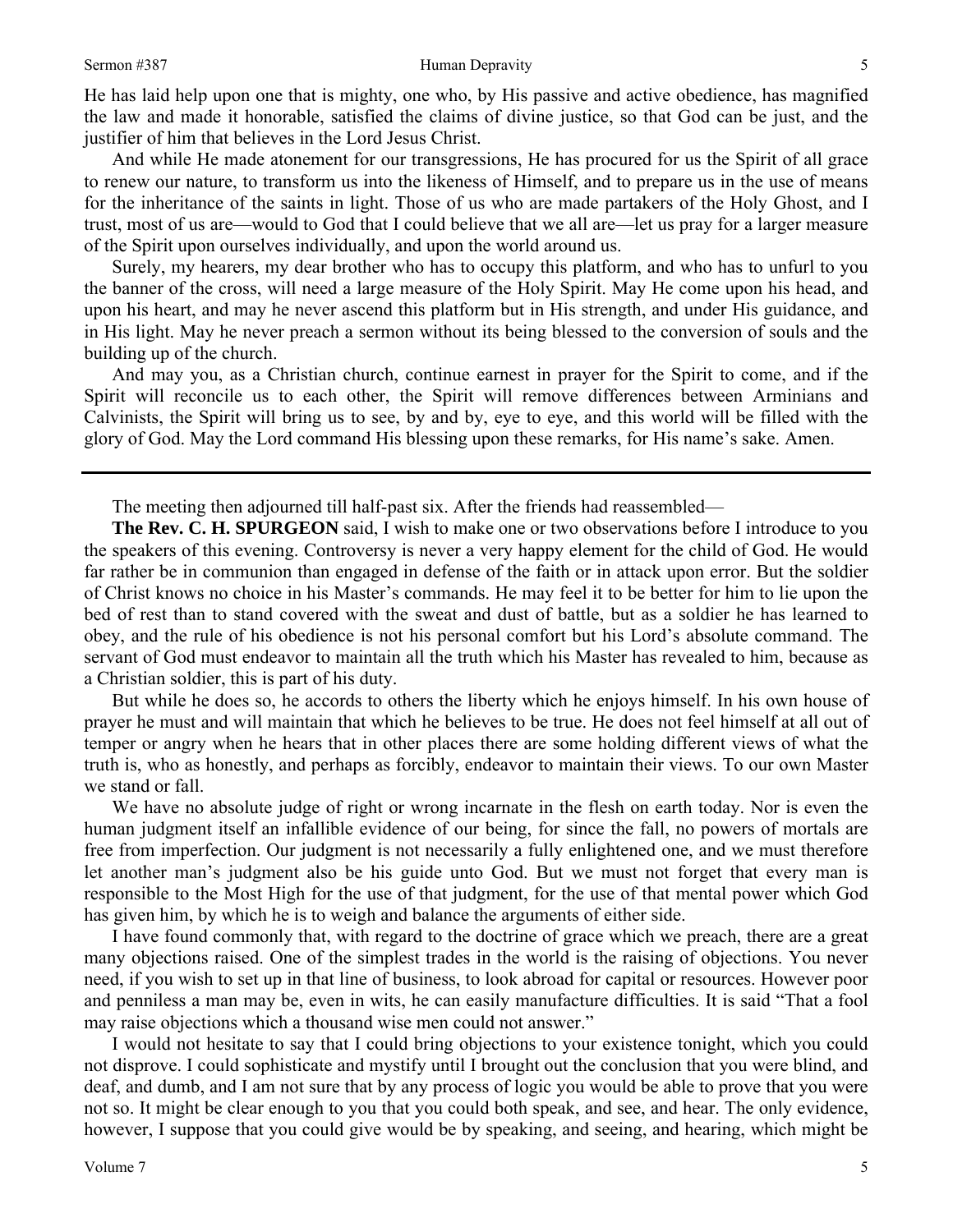conclusive enough. But if it were left to be a mere matter of word-fighting for schoolmen, I question whether the caviler might not cavil against you to the judgment day in order to dispute you out of the evidence of your very senses.

The raising of difficulties is the easiest trade in all the world, and permit me to add, it is not one of the most honorable. The raising of objections has been espoused, you know, by that great and mighty master of falsehood in the olden times, and it has been carried on full often by those whose doubts about the truth sprung rather from their hearts than from their heads. Some difficulties, however, ought to be met and let me now remove one or two of them.

There are some who say, "Provided the doctrines of grace be true, what is the use of our preaching?" Of course I can hardly resist a smile while I put this splendid difficulty—it is so huge a one. If there are so many who are to be saved, then why preach? You cannot diminish, you cannot increase the number, why preach the Gospel?

Now, I thought my friend Mr. Bloomfield anticipated this difficulty well enough. There must be a harvest—why sow, why plough? Simply because the harvest is ordained in the use of means. The reason why we preach at all is because God has ordained to save some. If He had not, we could not see the good of preaching at all. Why! we should come indeed on a fool's errand if we came here without the Master's orders at our back. His elect shall be saved—every one of them—and if not by my instrumentality or that of any brother here present, if not by any instrumentality, then would God sooner call them by His Holy Spirit, without the voice of the minister, than that they should perish.

But this is the very reason why we preach, because we wish to have the honor of being the means, in the hand of God, of calling these elect ones to Himself. The certainty of the result quickens us in our work and surely it would stay none but a fool in his labor. Because God ordains that His Word shall not return unto Him void, therefore we preach that Word, because, "As the rain cometh down and the snow from heaven, and returneth not thither, but watereth the earth and maketh it to bring forth and bud, even so doth the word of the LORD accomplish his purpose." Therefore, we would have our doctrine to drop as the rain and distil as the dew, and as the small rain upon the tender herb.

But, there are some again who say, "To what purpose after all, is your inviting any to come, when the Spirit of God alone constrains them to come, and why, especially, preach to those whom you believe to be so depraved that they cannot and will not come?"

Ay, just so, this is a serious difficulty to everything except faith. Do you see Ezekiel yonder, he is about to preach a sermon. By his leave, we will stop him. "Ezekiel, where are you about to preach?" "I am about," says he, "to preach to a strange congregation—dead, dry bones, lying in a mass in a valley." "But Ezekiel, they have no power to live." "I know that," says he.

"To what purpose, then, is your preaching to them? If they have no power, and if the breath must come from the four winds, and they have no life in themselves, to what purpose do you preach?" "I am ordered to preach," says he, "commanded," and he does so. He prophesies, and afterwards mounting to a yet higher stage of faith, he cries, "Come from the four winds, oh breath, and breathe upon these slain, that they may live." And the wind comes, and the effect of his ministry is seen in their life.

So preach we to dead sinners, so pray we for the living Spirit. So, by faith, do we expect His divine influence, and it comes—comes not from man, nor of man, nor by blood, nor by the will of the flesh, but from the sovereign will of God. But notwithstanding it comes instrumentally through the faith of the preacher while he pleads with man, "As though God did beseech them by us, we pray them in Christ's stead to be reconciled to God."

But if ten thousand other objections were raised, my simple reply would be just this, "We can raise more objections against your theory, than you can against ours." We do not believe that our scheme is free from difficulties—it were uncandid if we were to say so. But we believe that we have not the tithe of the difficulties to contend with that they have on the opposite side of the question.